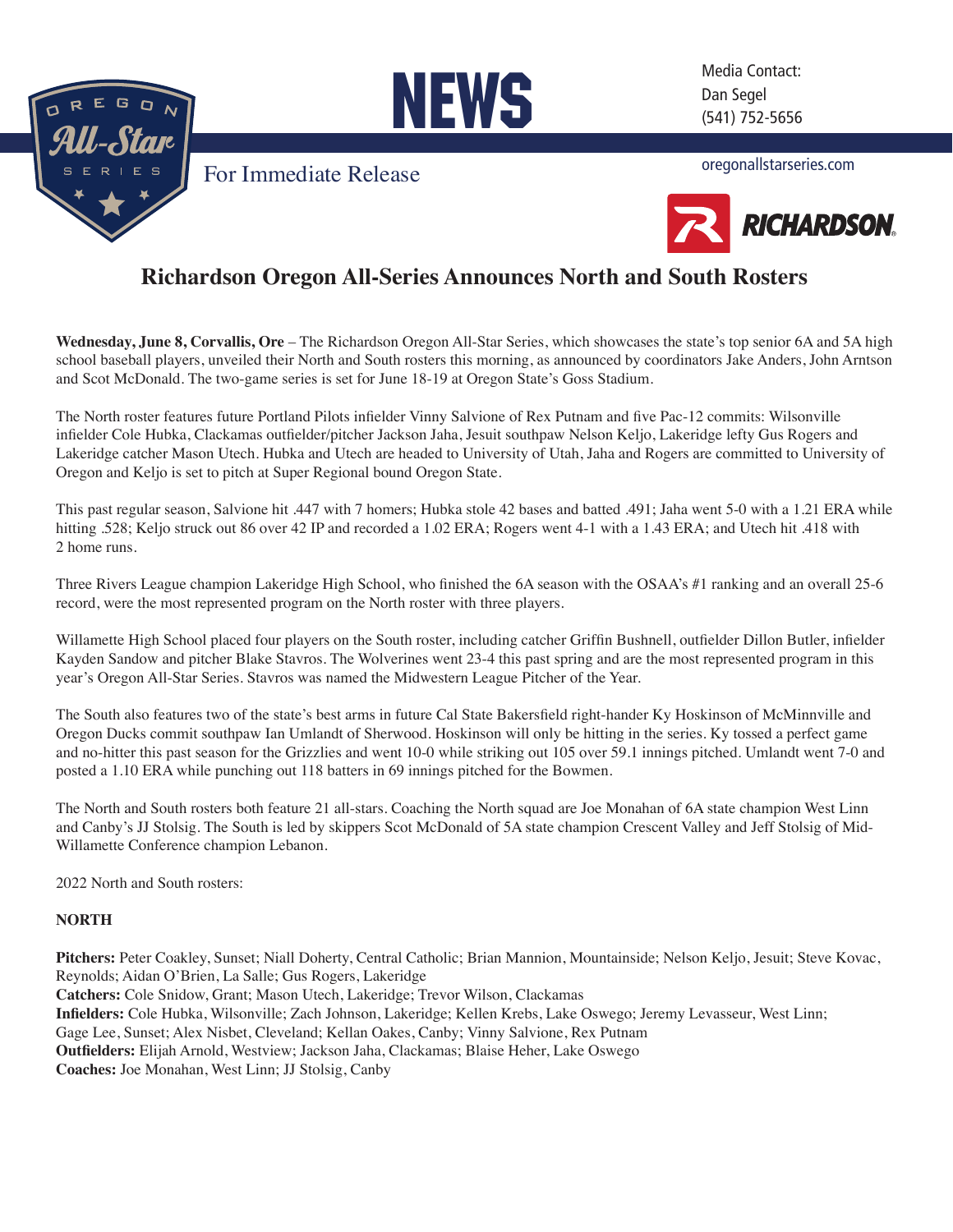## **SOUTH**

**Pitchers:** Kaden Clute, Forest Grove; Tanner Douglas, South Medford; Garrett Holpuch, Corvallis; Taylor Langworthy, Sheldon; Nathan Marshall, West Albany; Blake Stavros, Willamette; Karsten Sullivan, Corvallis; Ian Umlandt, Sherwood **Catchers:** Griffin Bushnell, Willamette; Declan Corrigan, Mountain View; Brody Spurlock, Sheldon **Infielders:** Blaine Causey, Mountain View; Ky Hoskinson, McMinnville; Jace Miller, South Medford; Chris Rogers, Sprague; Kayden Sandow, Willamette **Outfielders:** Dillon Butler, Willamette; Michael Cale, West Albany; Aiden Gebhard, Redmond; Cole Mucken, Silverton;

Landen Parker, Crescent Valley

**Coaches:** Scot McDonald, Crescent Valley; Jeff Stolsig, Lebanon

The first game of the series is slated for Saturday, June 18 at OSU's Goss Stadium. First pitch is set for 3 pm. The series concludes on Sunday, June 19 with a single game with a start time of 11 am. Both games will be 9-inning contests.

The Richardson Oregon All-Star Series showcases the top 6A and 5A senior high school baseball players. There is no cost for the players and coaches to participate thanks to the event's title sponsor, Richardson Sports.

Both the North and South will be outfitted in Oregon All-Star Series uniforms compliments of Richardson.

The Oregon All-Star Series is operated and hosted by Knights Baseball Club, the operators of the Corvallis Knights of the West Coast League.

For more info on the series and to order tickets, please visit: w[ww.oregonallstarseries.com](http://www.oregonallstarseries.com/index.php)

### **About the Oregon All-Star Series**

Oregon High School Baseball All-Star Series showcases the top senior players from the state's 5A and 6A classifications over a set of games held each third or fourth weekend in June. The All-Star Series thrived in The Dalles for decades (1971-2007) as the State-Metro Series and celebrated its 50th anniversary in its last year at Quinton Street Ball Park in The Dalles. Bend hosted the 5A Series in 2008 and 2009 while the 6A Series was held in McMinnville those same years before the two classifications combined to play a 5A/6A All-Star Series in McMinnville in 2010. The Oregon High School Baseball Coaches Association moved the series to Corvallis in 2011. Reser's Fine Foods was the title sponsor from 2011-2016; Daimler in 2017 and Freightliner Trucks from 2018-2019. For more info, [visit: oregonallstarseries.com](http://www.oregonallstarseries.com/index.php)

#### **ABOUT RICHARDSON SPORTS**



Richardson Sports, a privately owned and operated sports product company, has been producing performance inspired products since 1970. We have deep roots in the Team Athletic business and a strong association with baseball at all levels of amateur play. Over the last 50 years, we've made products and equipment for all sports, but today we're focused on making high quality headwear and team apparel for not only on-field play but for anywhere you play. We're excited to have this year's Oregon All Stars wearing our PTS line of custom baseball caps and uniforms….. baseball is a big part of who we are and always will be.

#### **About Goss Stadium**

Goss Stadium at Coleman Field is home to the three-time national champion Oregon State Beavers and seven-time West Coast League champion Corvallis Knights. Goss Stadium opened in 1999 and expanded in 2009 and 2015. The oldest continuous ballpark in the nation, the site of Oregon State University's first varsity team in 1907, features a state-of-the-art videoboard, FieldTurf, the Omaha Club R[oom, Casey Corner and the TnT Builders Party Deck at Banners. F](http://www.osubeavers.com/facilities/?id=5)or more info on Goss Stadium, visit: osubeavers.com/facilities/goss-stadium-at-coleman-field/5

#### **About the Corvallis Knights**

The Corvallis Knights are a member of the sixteen-team, wood-bat, summer collegiate West Coast League. The club is dedicated to accelerating prospect development, bettering its communities and delivering affordable family entertainment. The team plays June-August at Goss Stadium on the campus of Oregon State University. Established in 1990, the club relocated to Corvallis in 2007. The team features top collegiate players and a full slate of entertaining promotions. For more info on the Knig[hts, visit: corvallisknights.com](http://www.corvallisknights.com/)